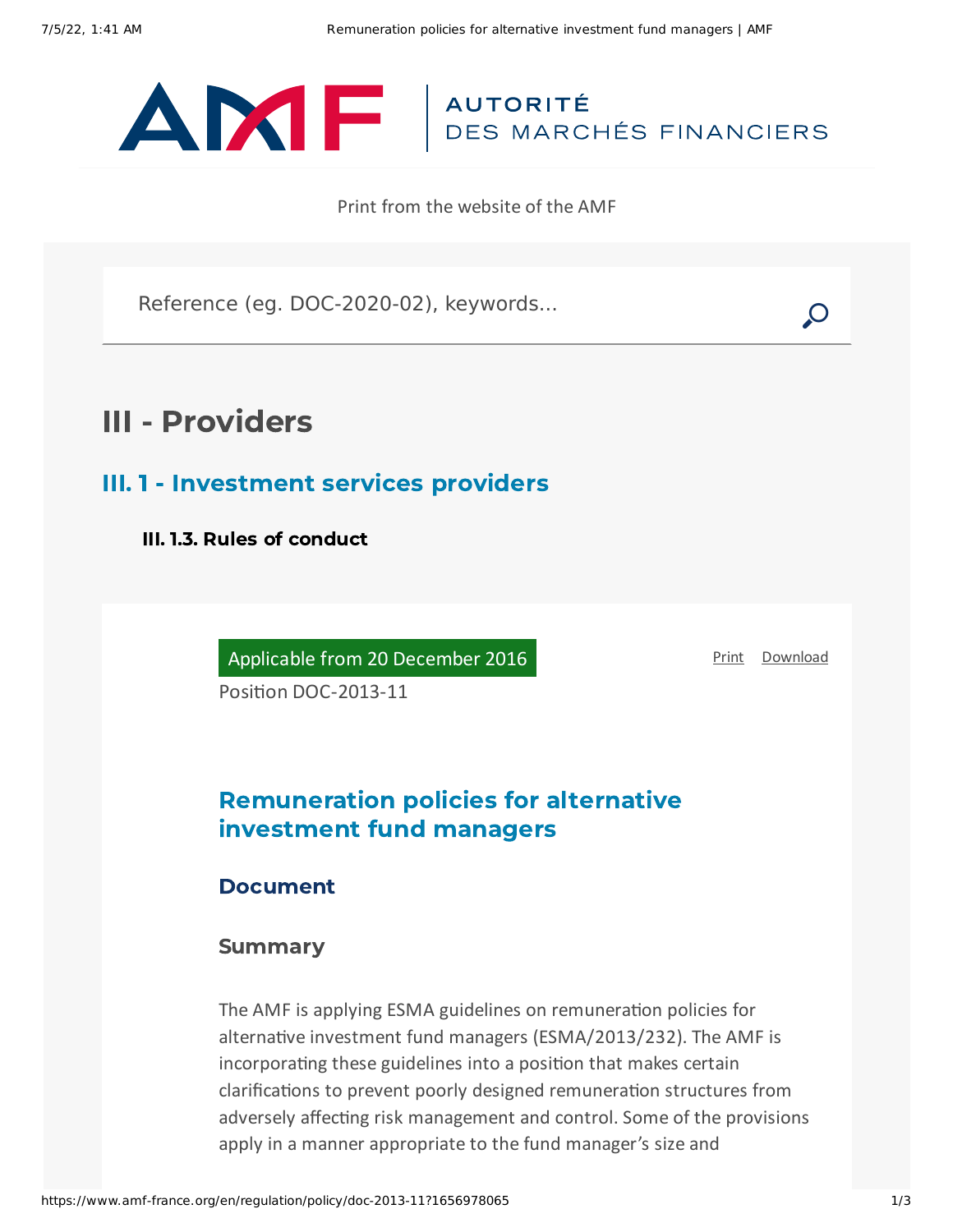#### 7/5/22, 1:41 AM Remuneration policies for alternative investment fund managers | AMF

organisation, as well as to the nature, scope and complexity of the fund manager's business.

## **[Download](https://www.amf-france.org/sites/default/files/doctrine/Position/Remuneration%20policies%20for%20alternative%20investment%20fund%20managers.pdf) policy**

#### **Reference texts**

- $\blacktriangleright$  Article [L.533-22-2](https://www.legifrance.gouv.fr/affichCodeArticle.do?cidTexte=LEGITEXT000006072026&idArticle=LEGIARTI000027764714) of the Monetary and Financial Code  $\heartsuit$
- $\blacktriangleright$  Article 319-10 of the AMF General [Regulation](https://reglement-general.amf-france.org/eli/fr/aai/amf/rg/en.html)  $\heartsuit$

## Archives

From 14 August 2013 to 19 December 2016 | Position [DOC-2013-11](#page-1-0)  $\vee$ 

### **Guidelines on sound remuneration policies under the AIFMD**

<span id="page-1-0"></span>This page is not available in English.

**[Download](https://www.amf-france.org/sites/default/files/pdf/62912/en/Remuneration_policies_for_alternative_investment_fund_managers.pdf?1656978066?1656978066) policy**

**Reference texts**

 $\blacktriangleright$  Article L. 533-22-2 du code [monétaire](http://www.legifrance.gouv.fr/affichCode.do?cidTexte=LEGITEXT000006072026) et financier  $\binom{7}{2}$